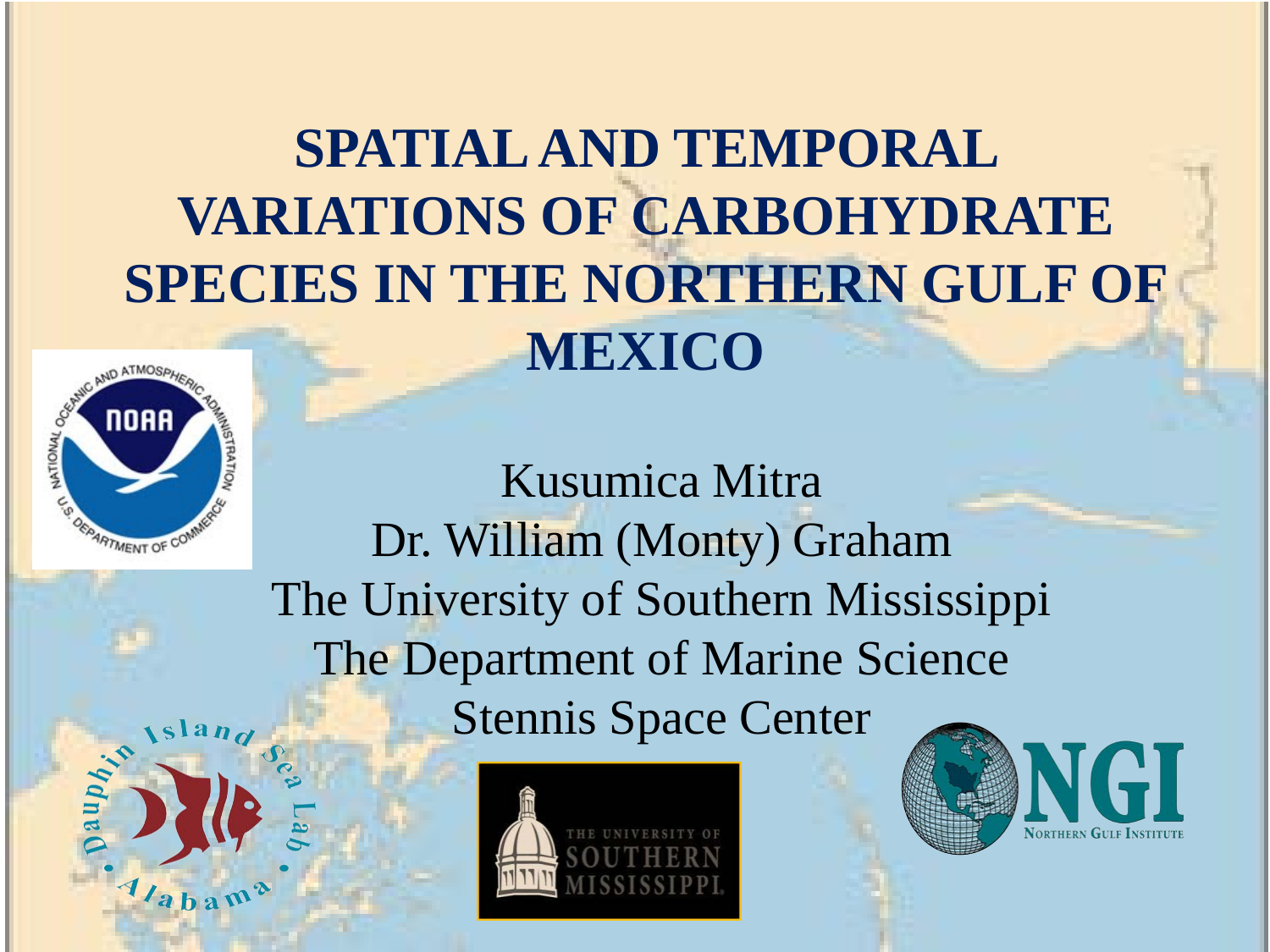# **Background information**

• Masters student; The University of Southern Mississippi.

• Major: Chemical Oceanography.

• Masters thesis on carbohydrates, acidic polysaccharides, dioxin in rivers and coastal water in the Northern Gulf of Mexico.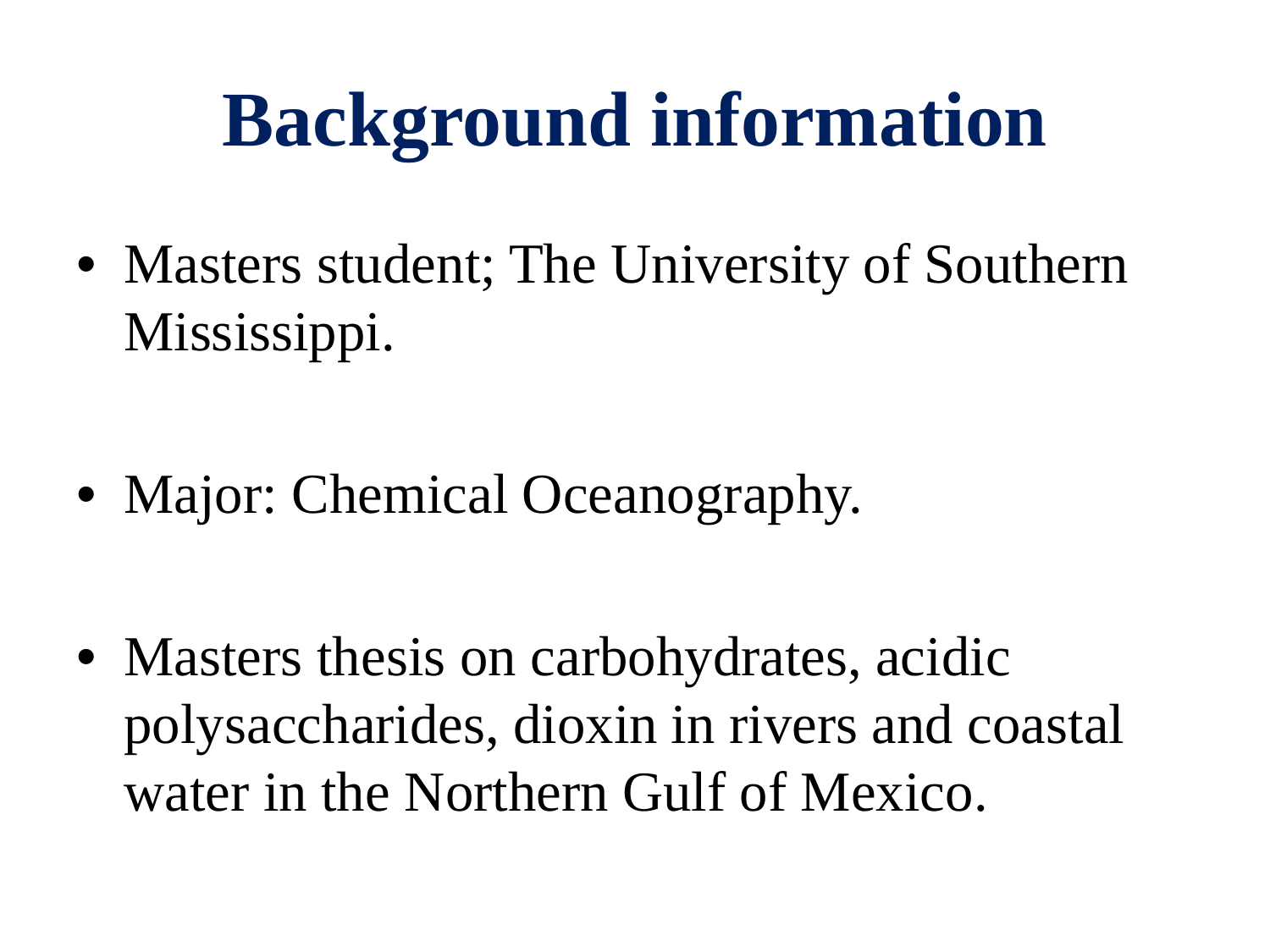## **Mentor's information**

• Mentor: Dr. William (Monty) Graham.

• Chair and Professor of DMS/USM.

• Research interest: marine zooplankton ecology, climate change in river dominated system, long term ecosystem dynamics.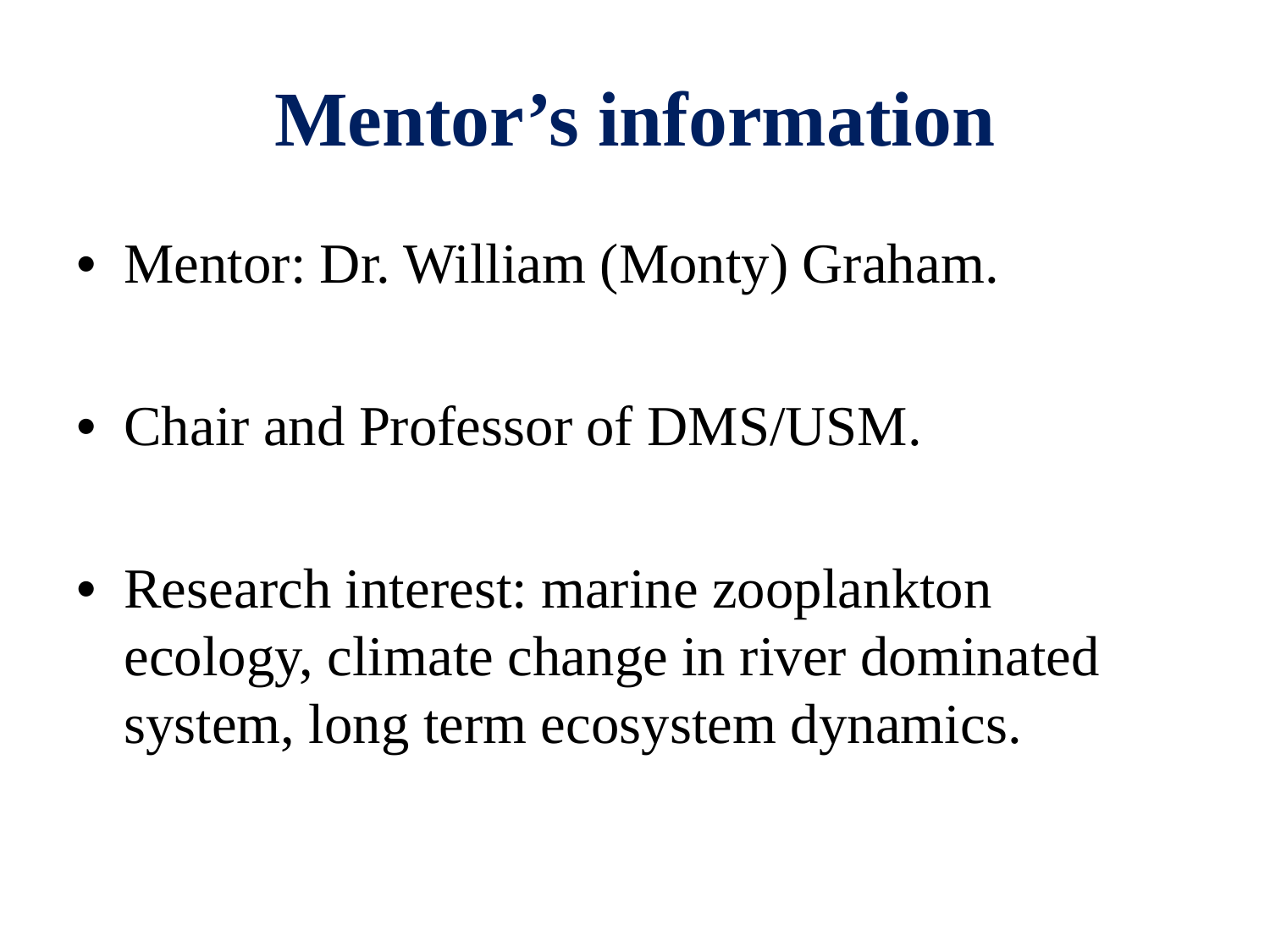# **What I did**

• Data processing and interpretation of carbohydrate samples collected and analyzed from a previous NGI project.

• APS analysis.

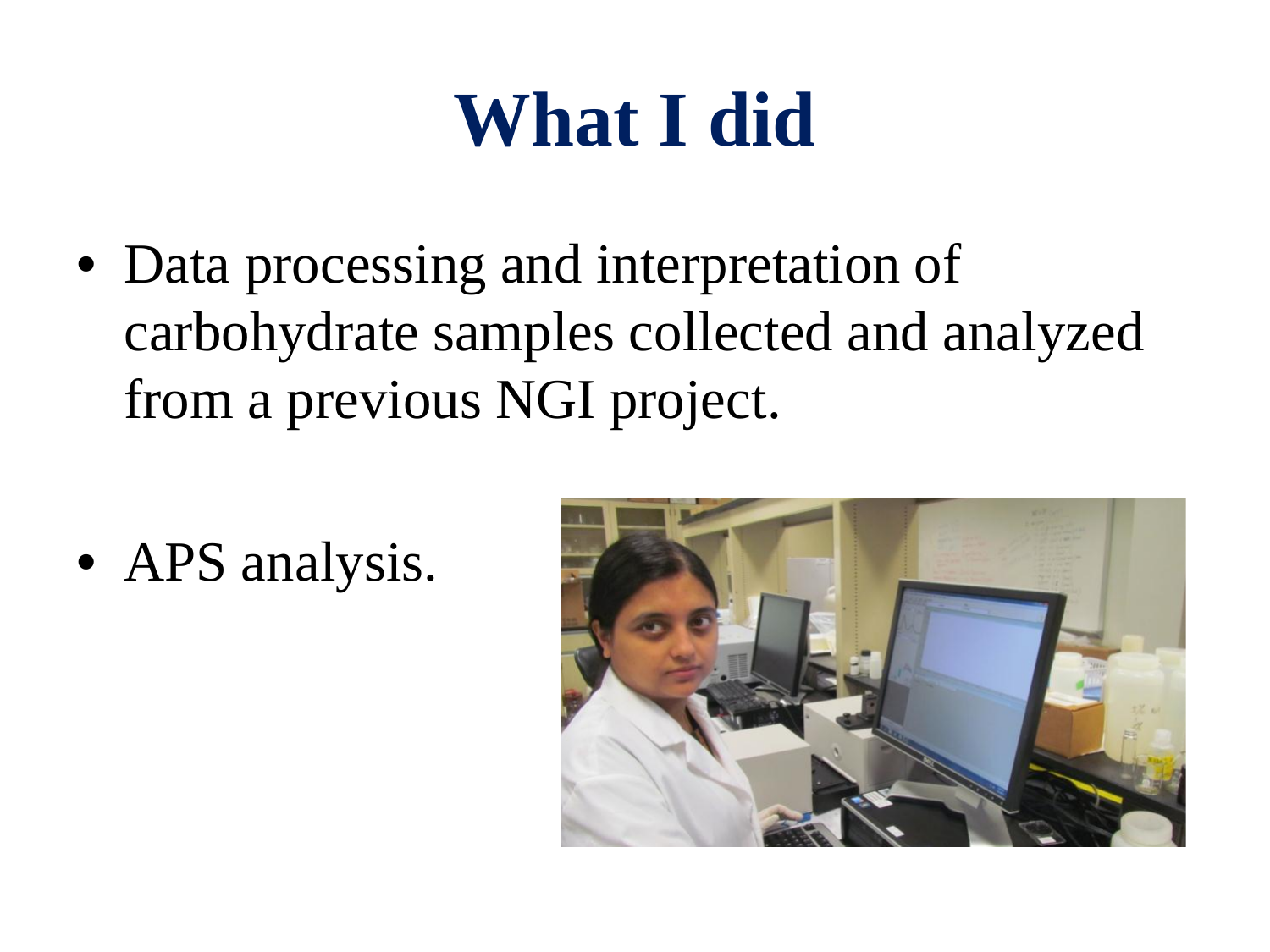## **Sample processing and analysis**





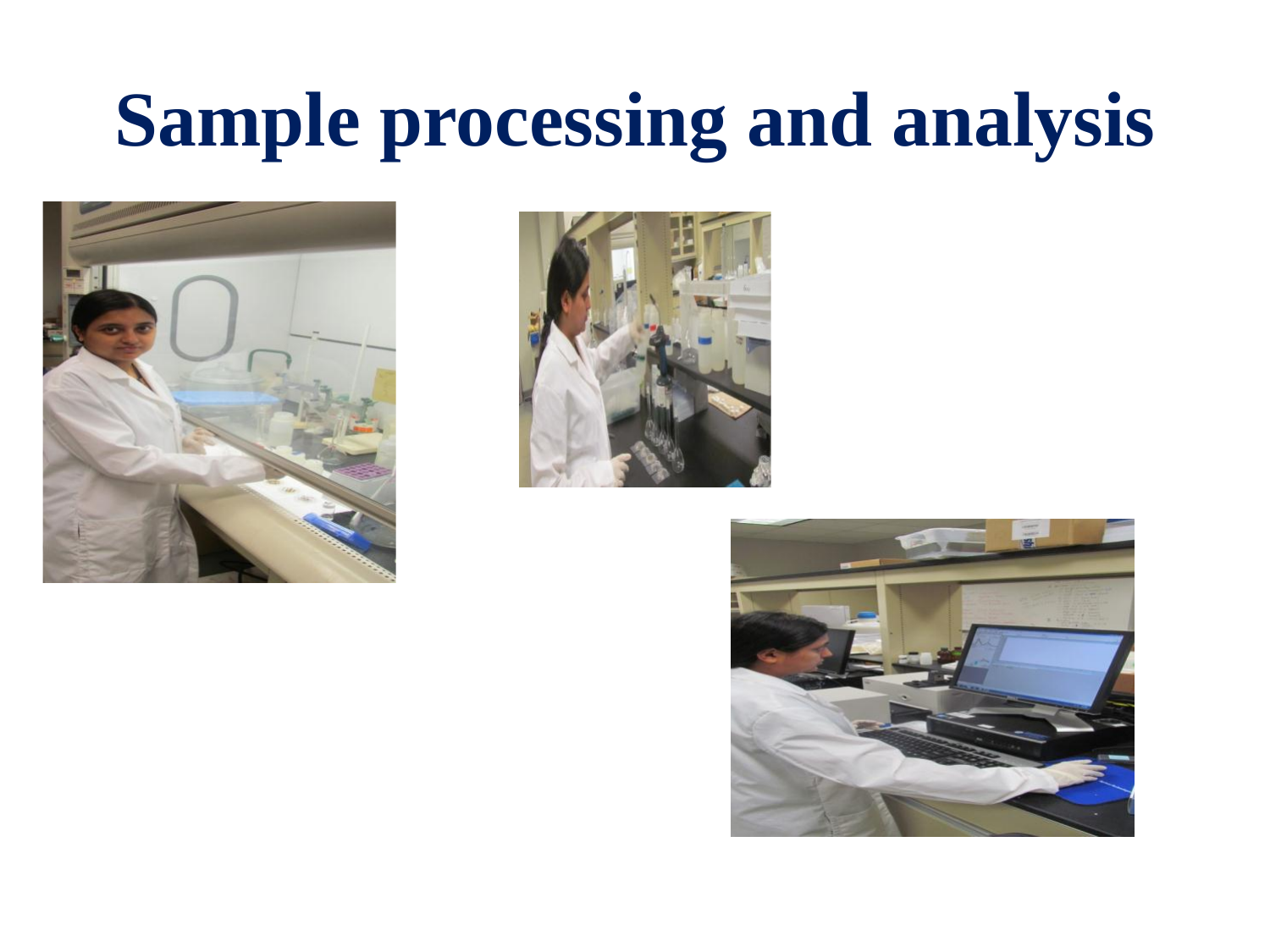# **Introduction**



- DOC : largest organic carbon reservoir in the ocean; composed of CHO, protein, lipids and others
- CHO: major focus; CHO: C, H, O; (CH<sub>2</sub>O), present in both dissolved and particulate phases.
- Dissolved carbohydrate (d-CHO): A major component of DOM (10-85%), including monosaccharide (MCHO) and polysaccharides (PCHO).
- Particulate p-CHO.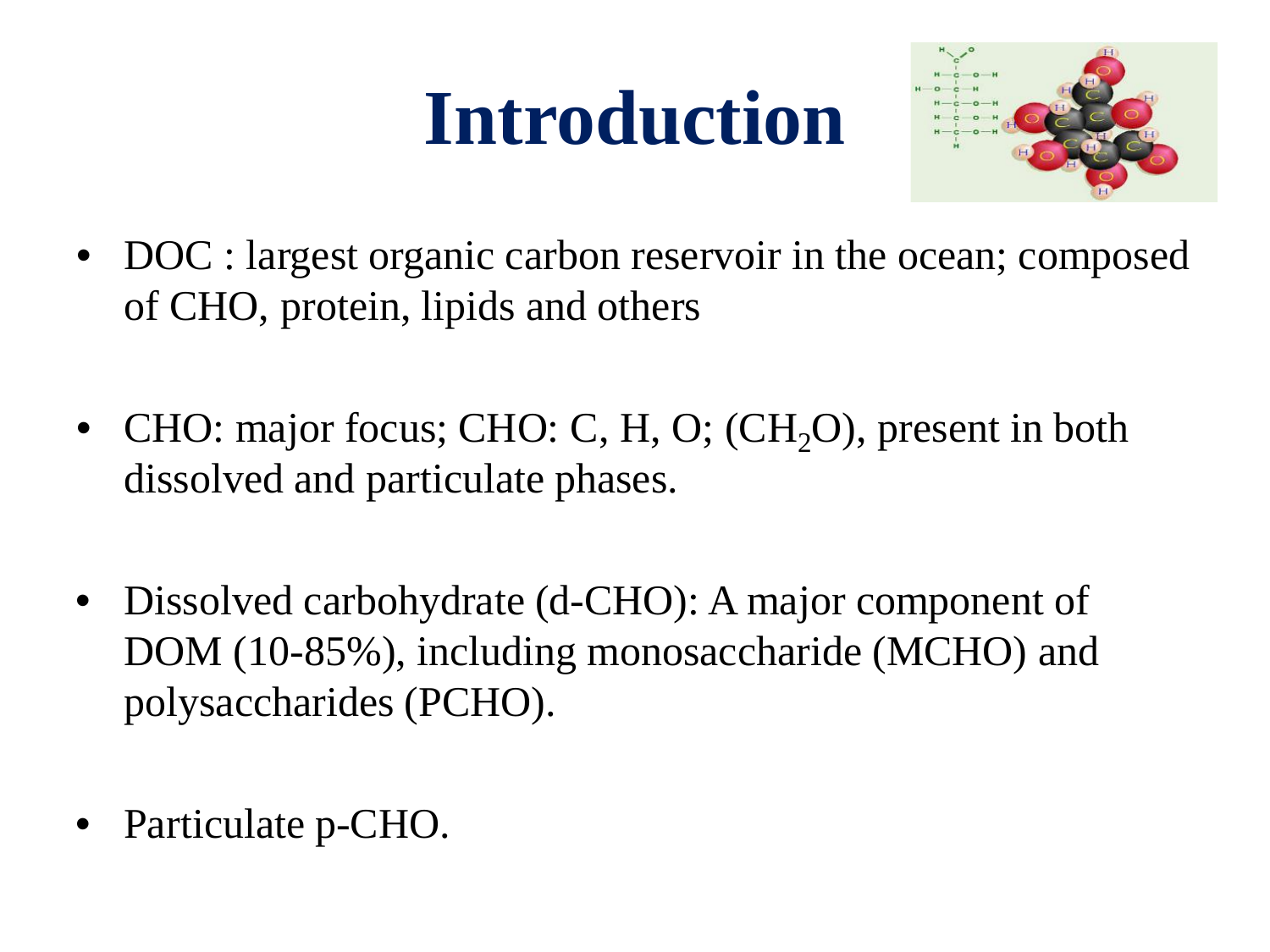# **Why carbohydrates (CHO)?**

- structural component
- energy storage in living cells
- indicator of the bioreactivity and diagenetic state of both DOM and POM.
- plays an important role in the carbon budget and its biogeochemical cycling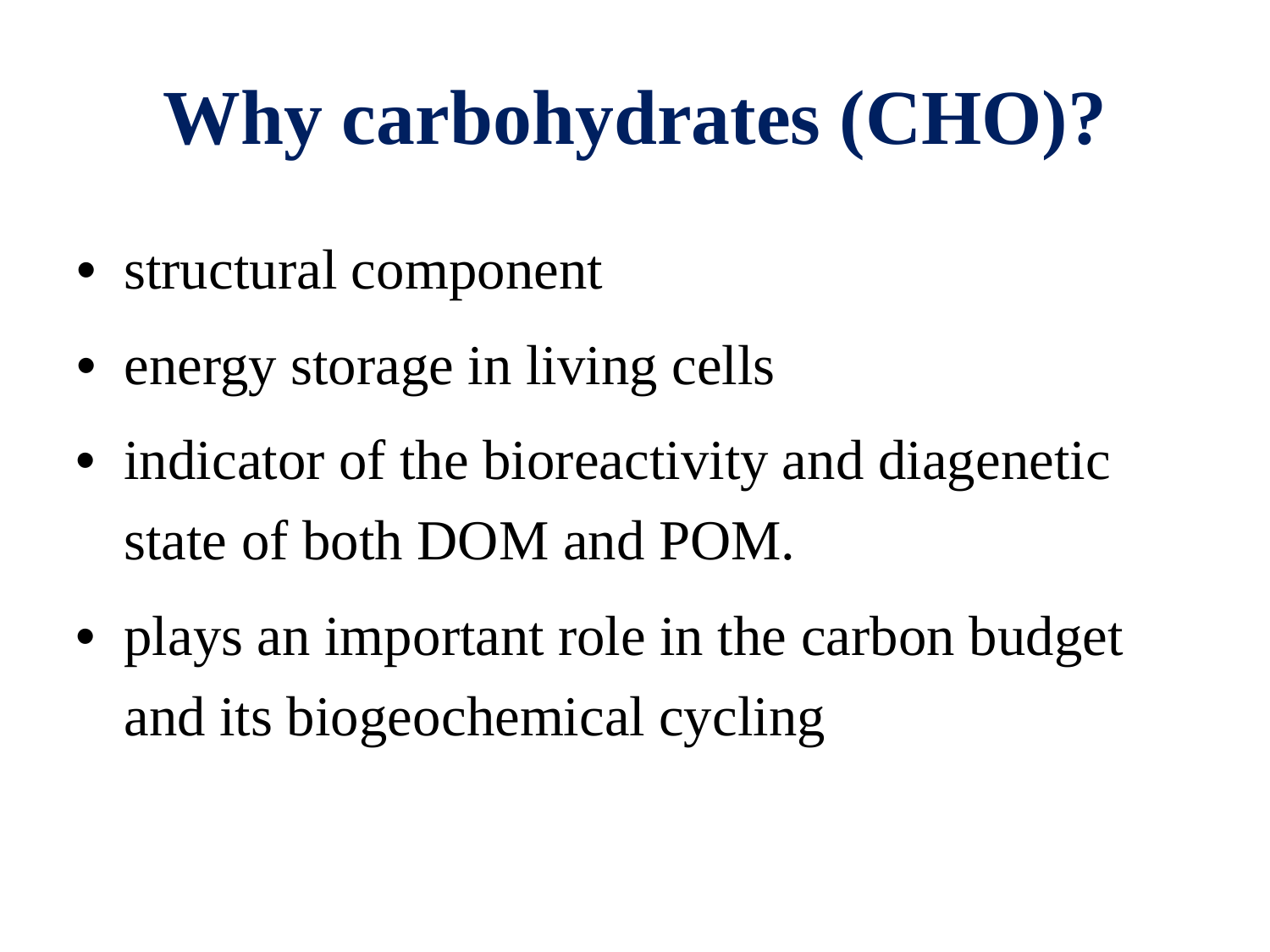#### **Sources and Sinks**

- Sources:
	- Phytoplankton
	- Bacteria
	- organic matter decomposition
	- river run-off or terrestrial organic matter
	- sediment resuspension
- Sinks:
	- Biological uptake, decomposition
	- Coagulation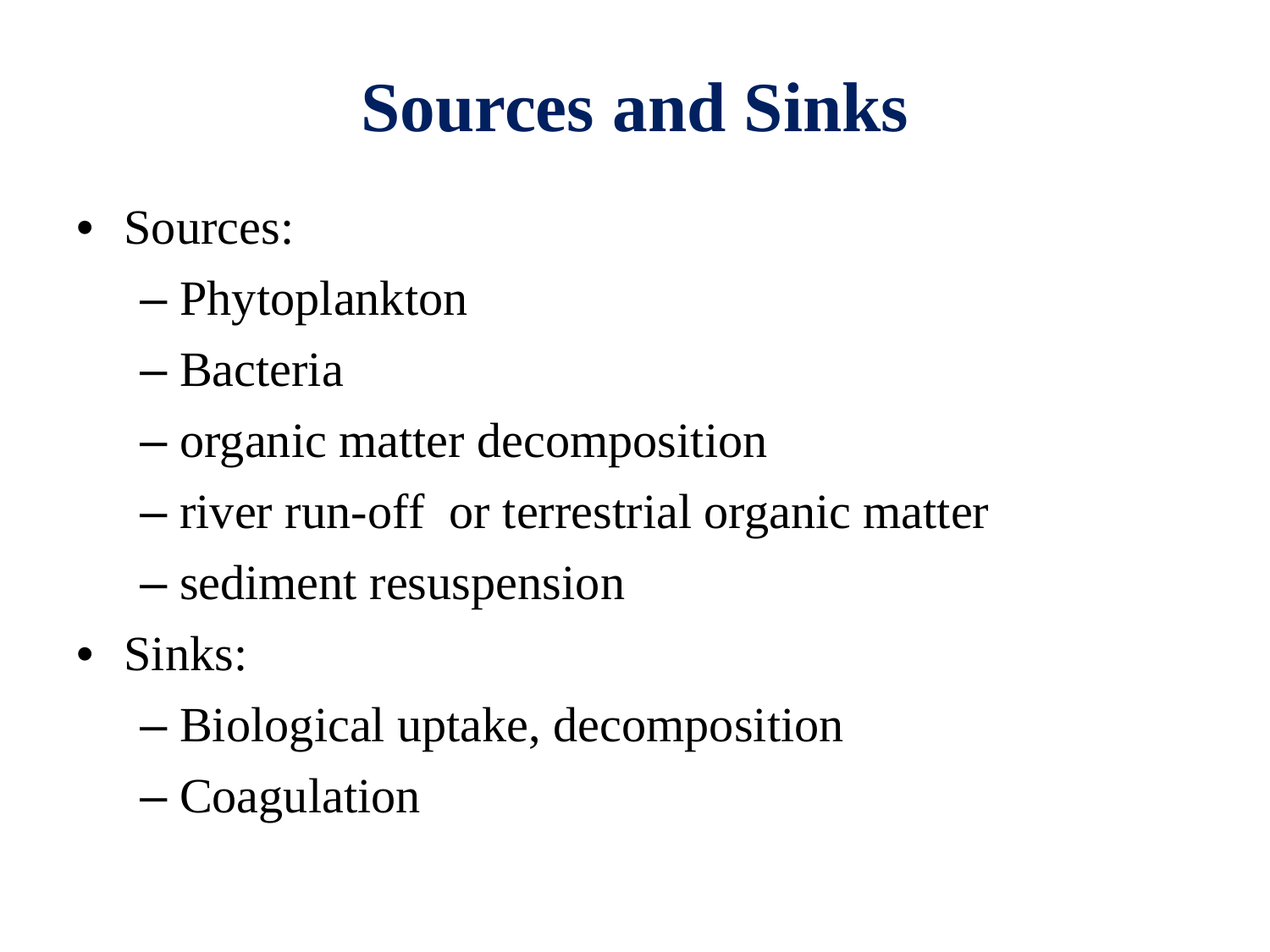# **Acid Polysaccharides (APS)**

- Neutral and charged CHO
- Produced by marine algae and bacteria
- Trace metals scavenging; bioavailability and toxicity
- Important in humic acid formation
- Very little work done in the Northern GOM.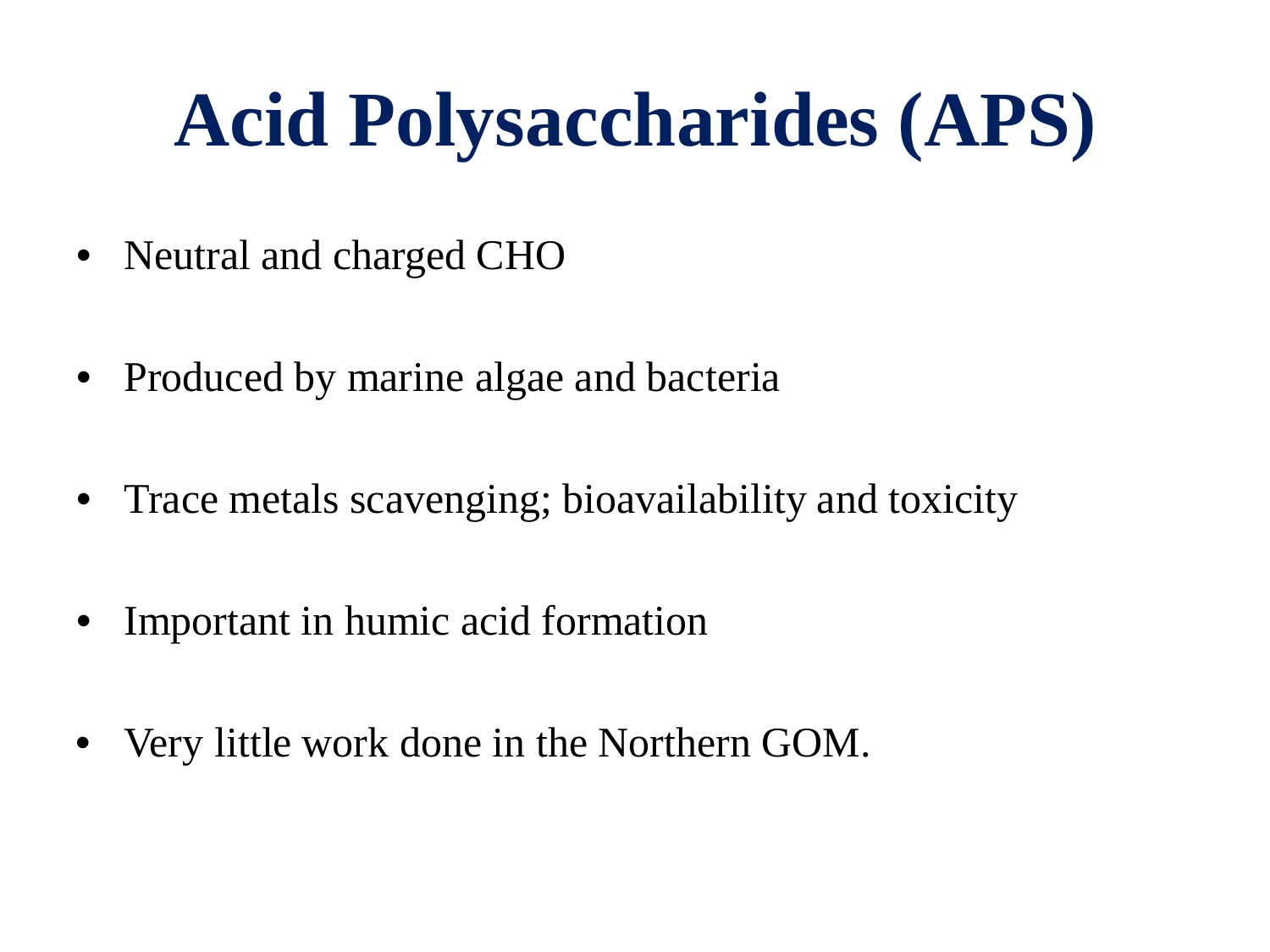# **Significance of the study**

• Scarce p-CHO, APS data in the literature for the northern GOM.

• First dataset for the Mississippi Sound/Bight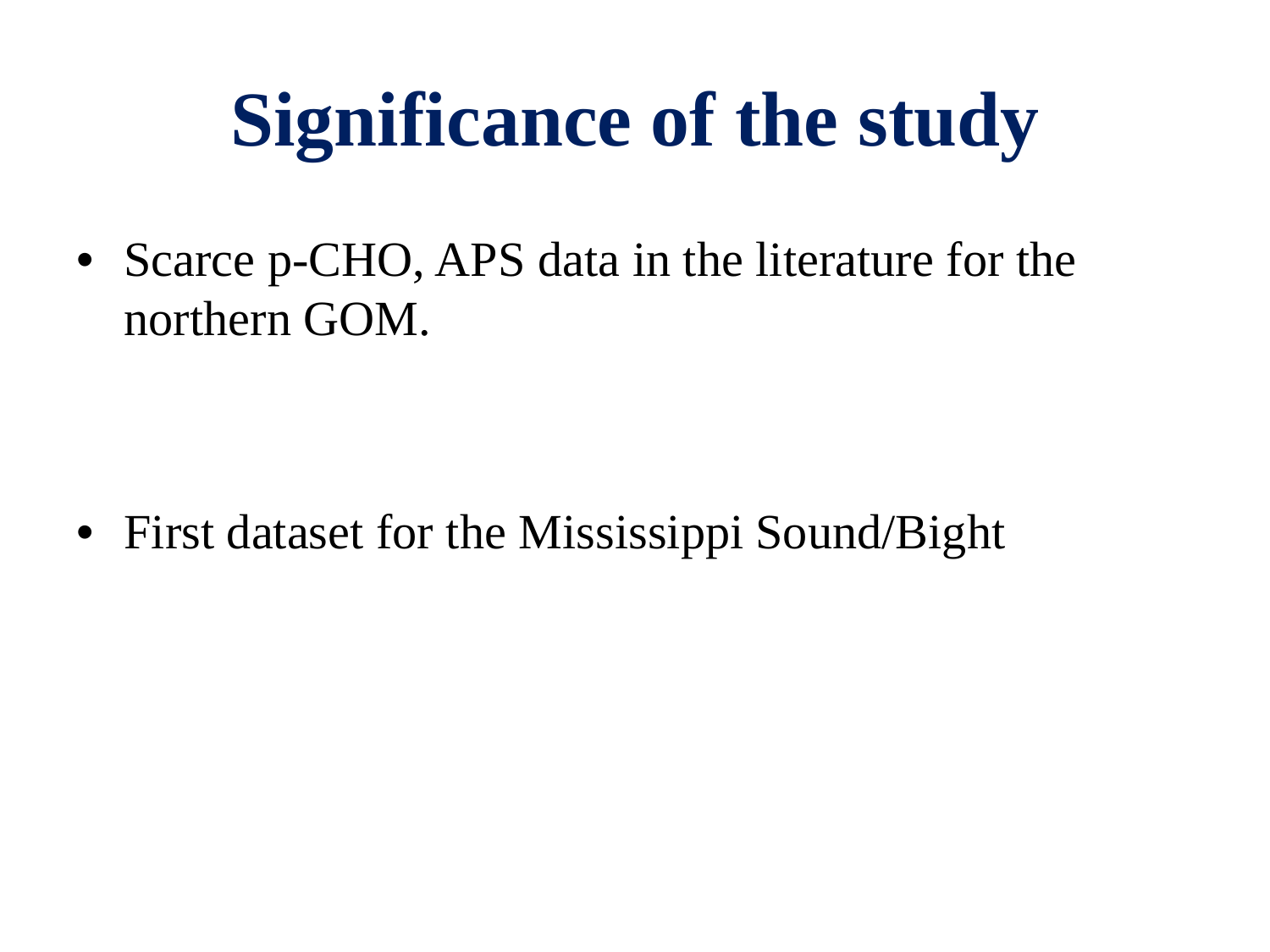# **Objectives**

- To examine the partitioning and distribution of dissolved and particulate carbohydrate and APS along a salinity gradient.
- To determine the seasonal variations of CHO in the Mississippi Sound/Bight.
- To determine major factors controlling the dynamics of carbohydrates in the study area.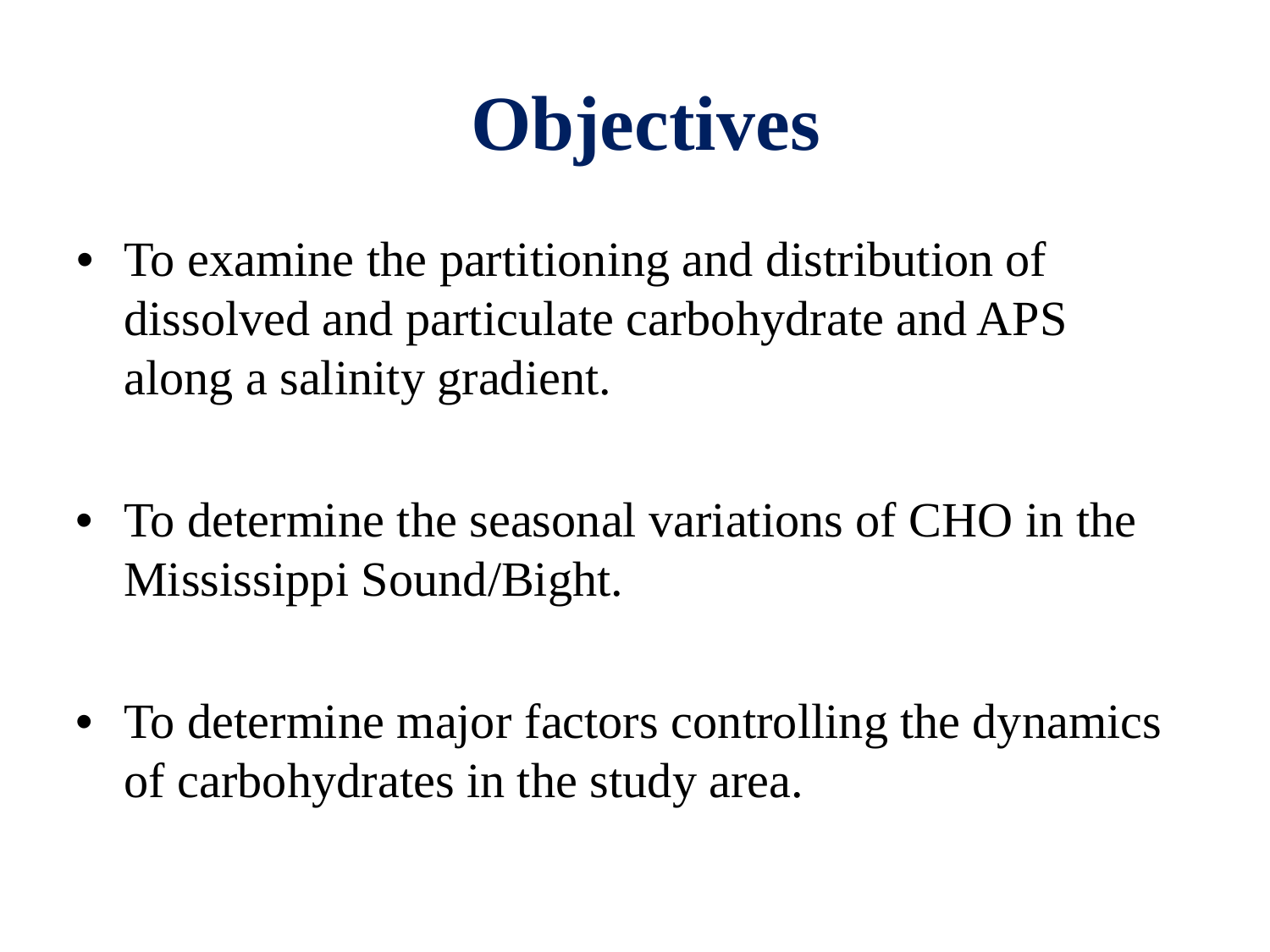# **Methods**

- DOC
	- high temperature combustion method using a Shimadzu TOC-V analyzer.
- CHO measurements
	- TPTZ (2,4,6-tripyridyl-s-triazine) (Wang et al., 2010).
- POC, SPM, nutrients and Chl-a Mojzis (2011); Guo and Santschi (1997);
- APS (particulate)

 - alcian blue method/80% sulfuric acids/878 nm (Hung et al, 2010; Xu et al., 2011)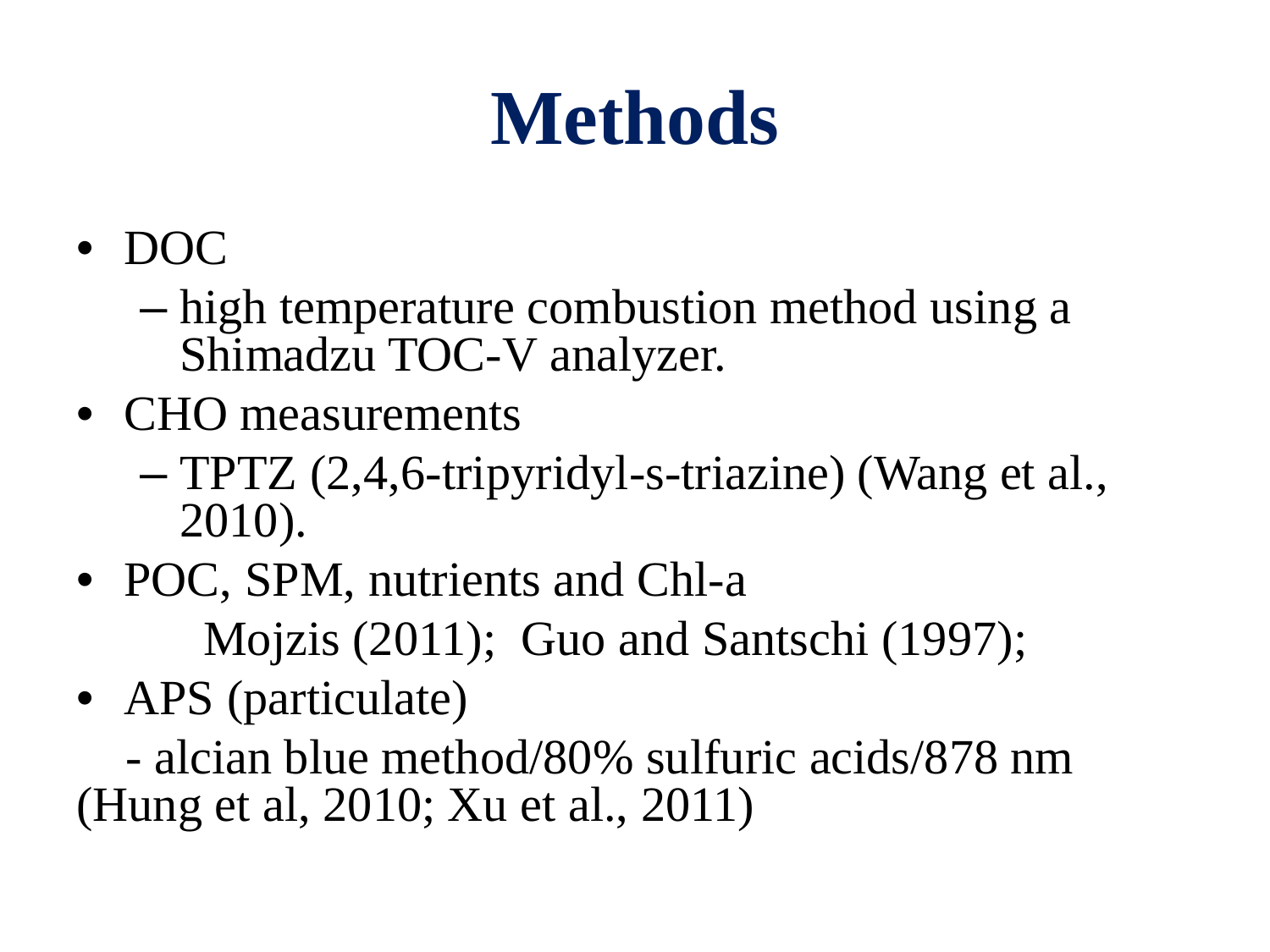# **Sampling sites**



Sampling stations along a transect from near-shore to offshore in the Mississippi Sound/Bight.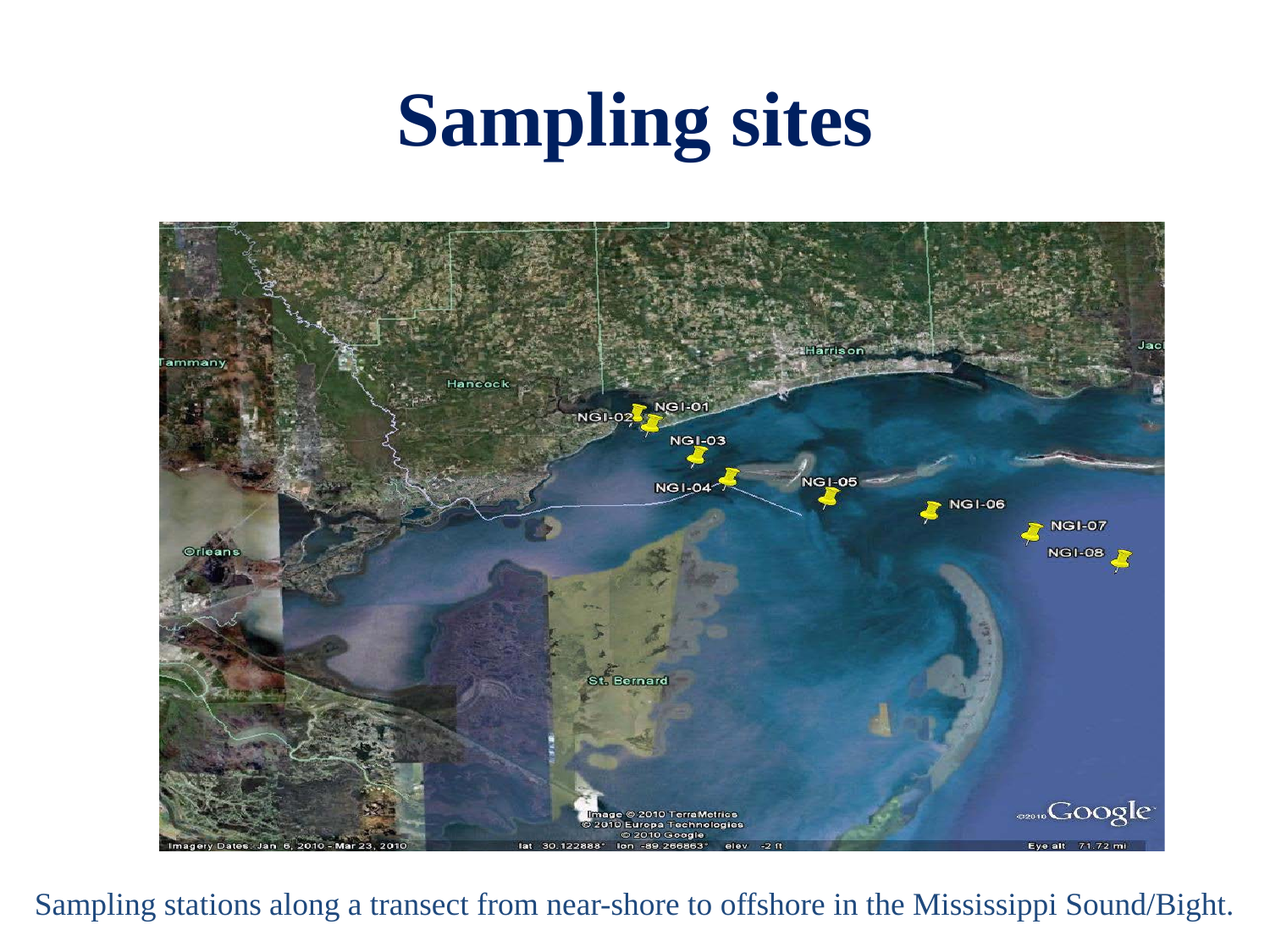#### **Monosaccharides**



**Showing a riverine source and somewhat conservative**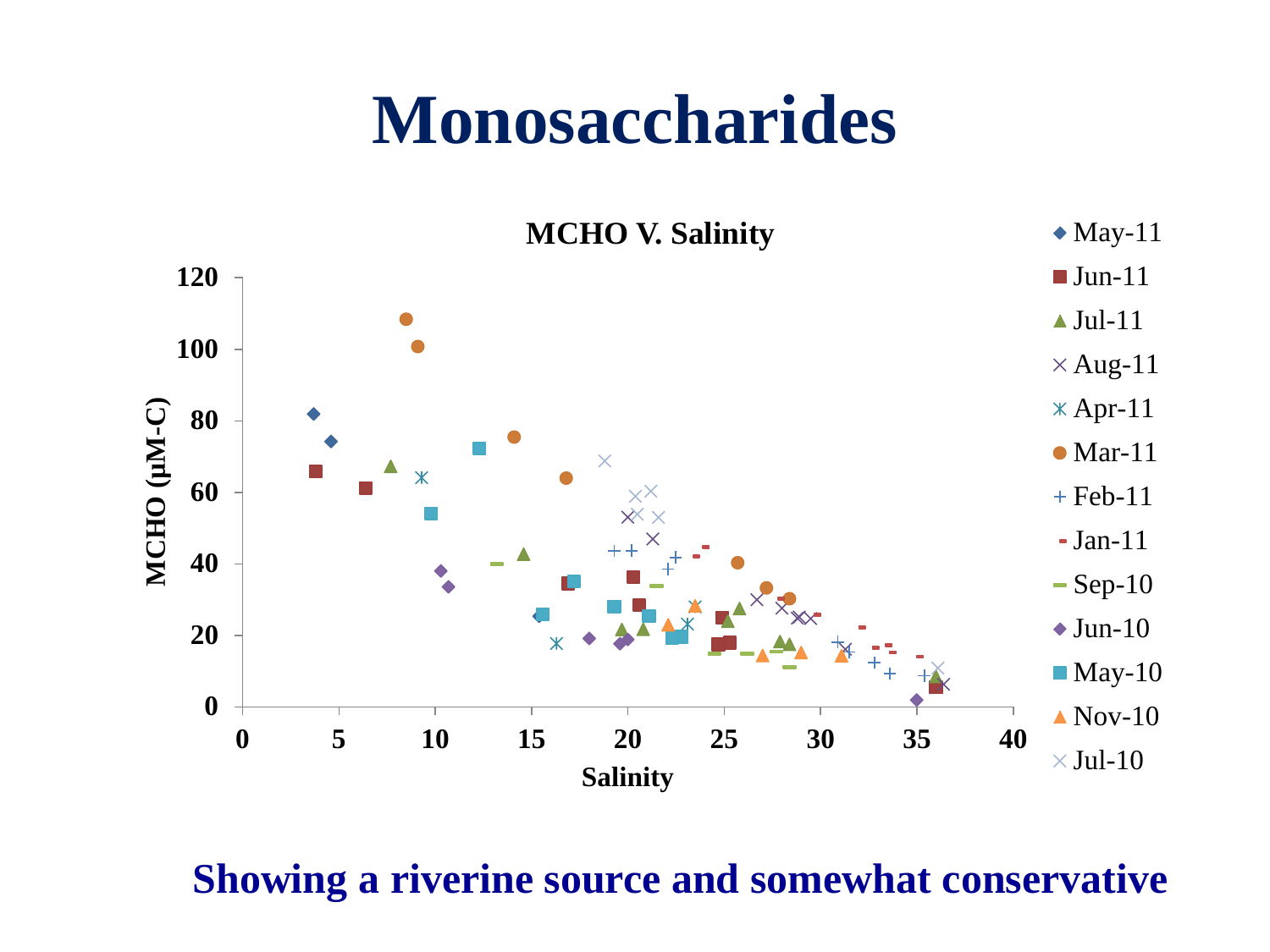#### **Polysaccharides**



**PCHO-- a more dynamic distribution and different sources**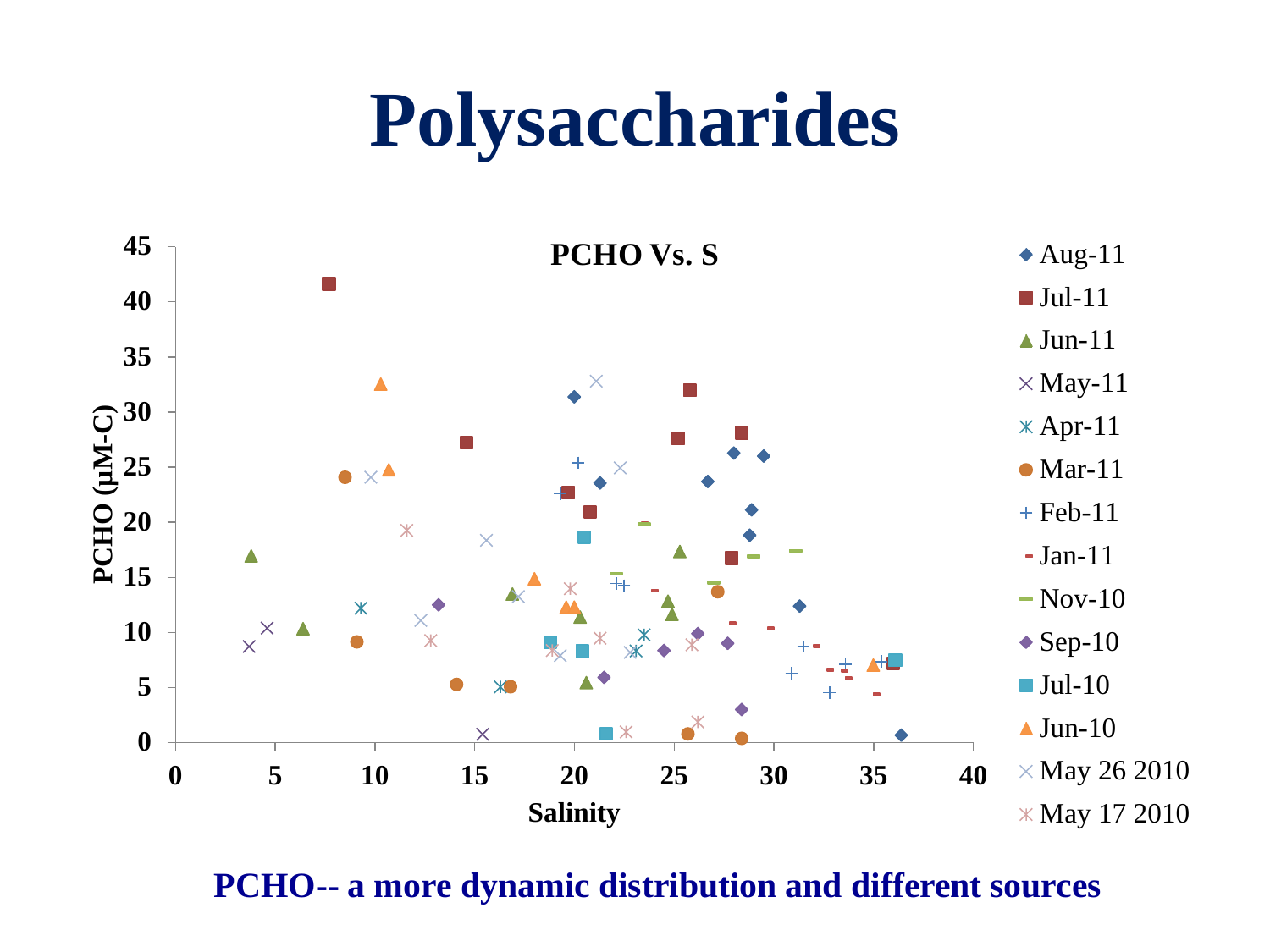#### **Particulate-CHO (µM-C) vs. salinity**



Follow the trend of suspended particulate matter concentration, POC and Chl-a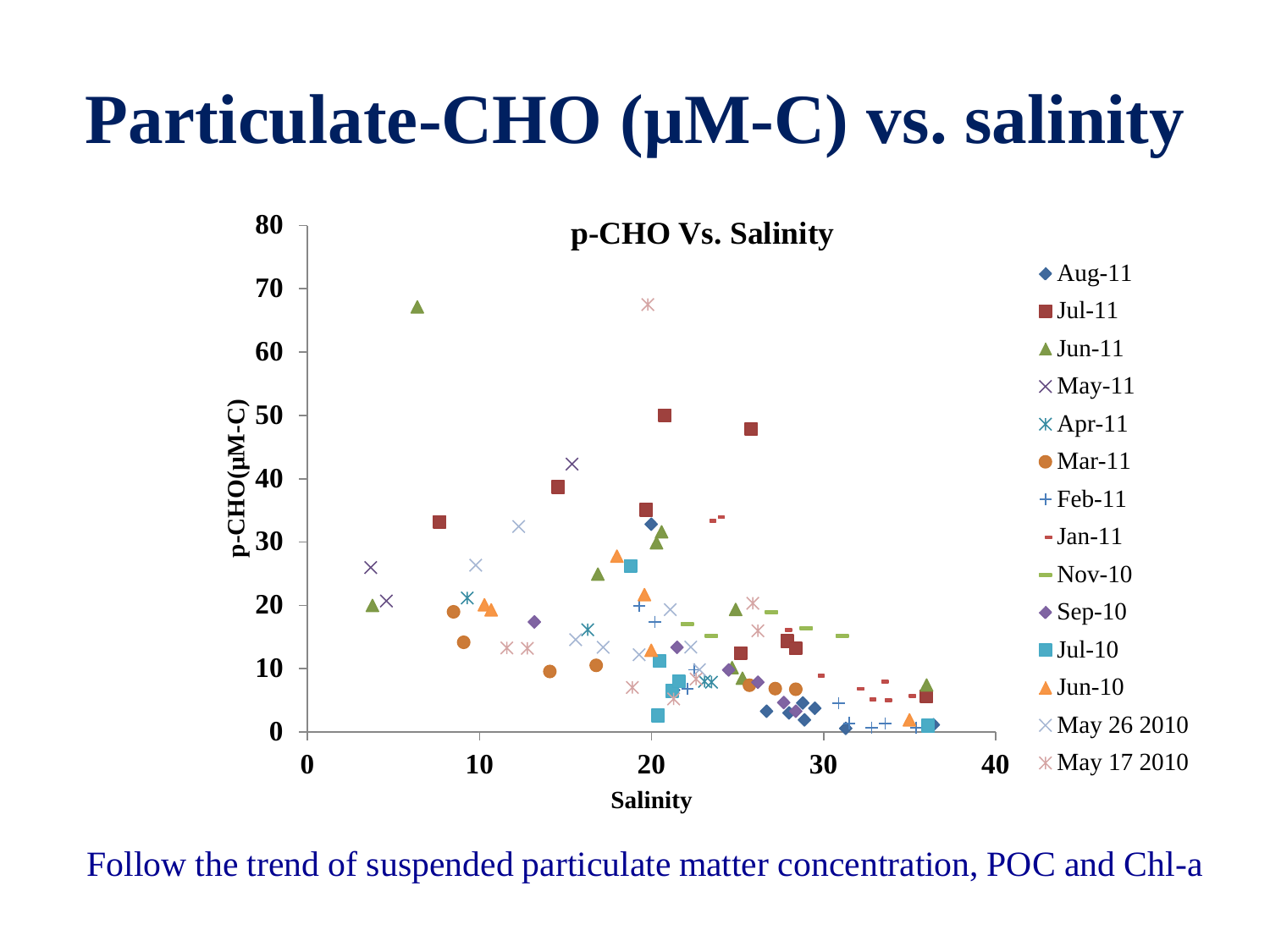#### **Variations in OC-normalized p-CHO**



**Showing less variability when p-CHO is normalized with POC**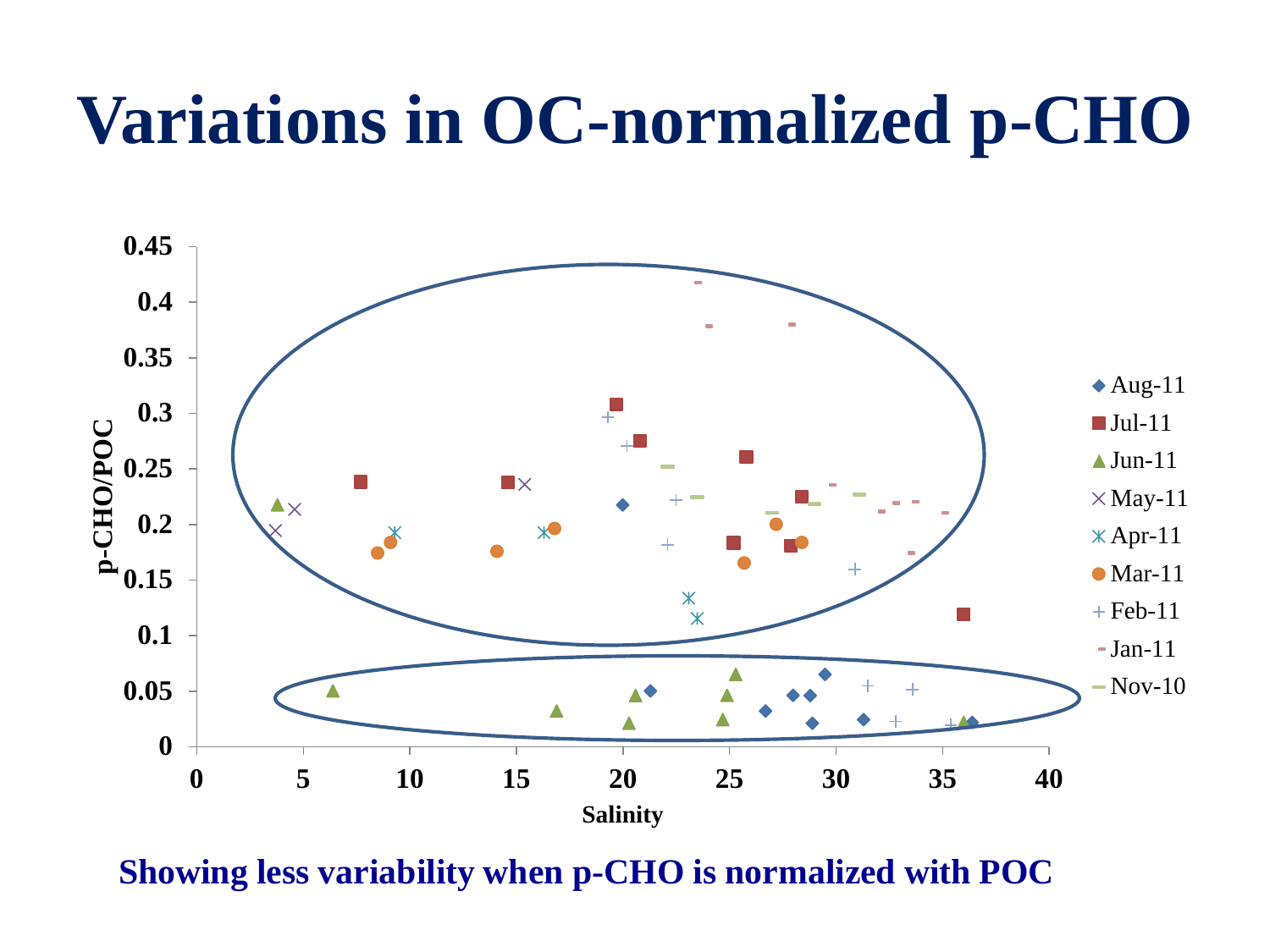#### **Correlation of p-CHO with POC or Chl-a**

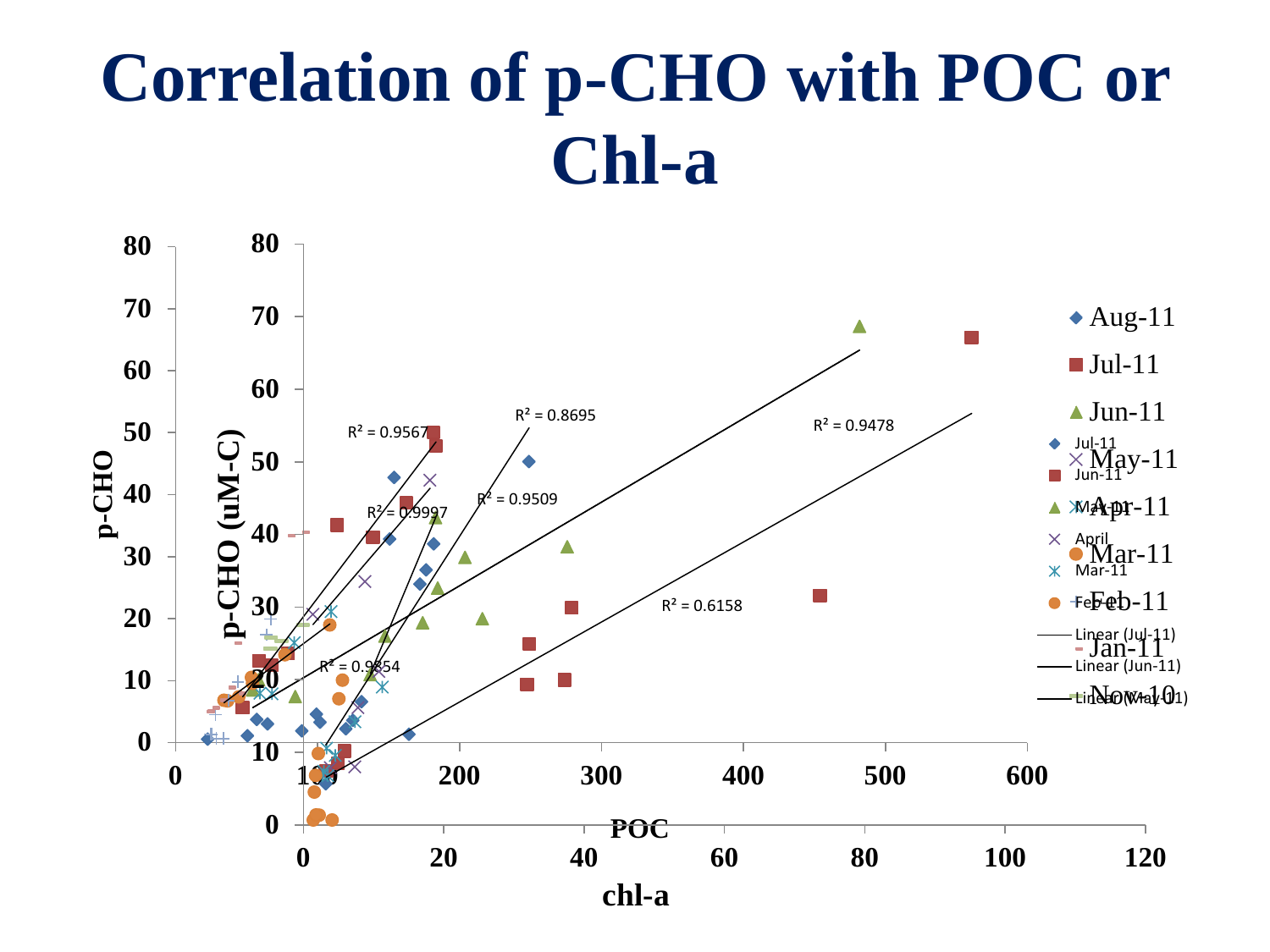#### **Partitioning of CHO in the Mississippi Sound/ Bight**

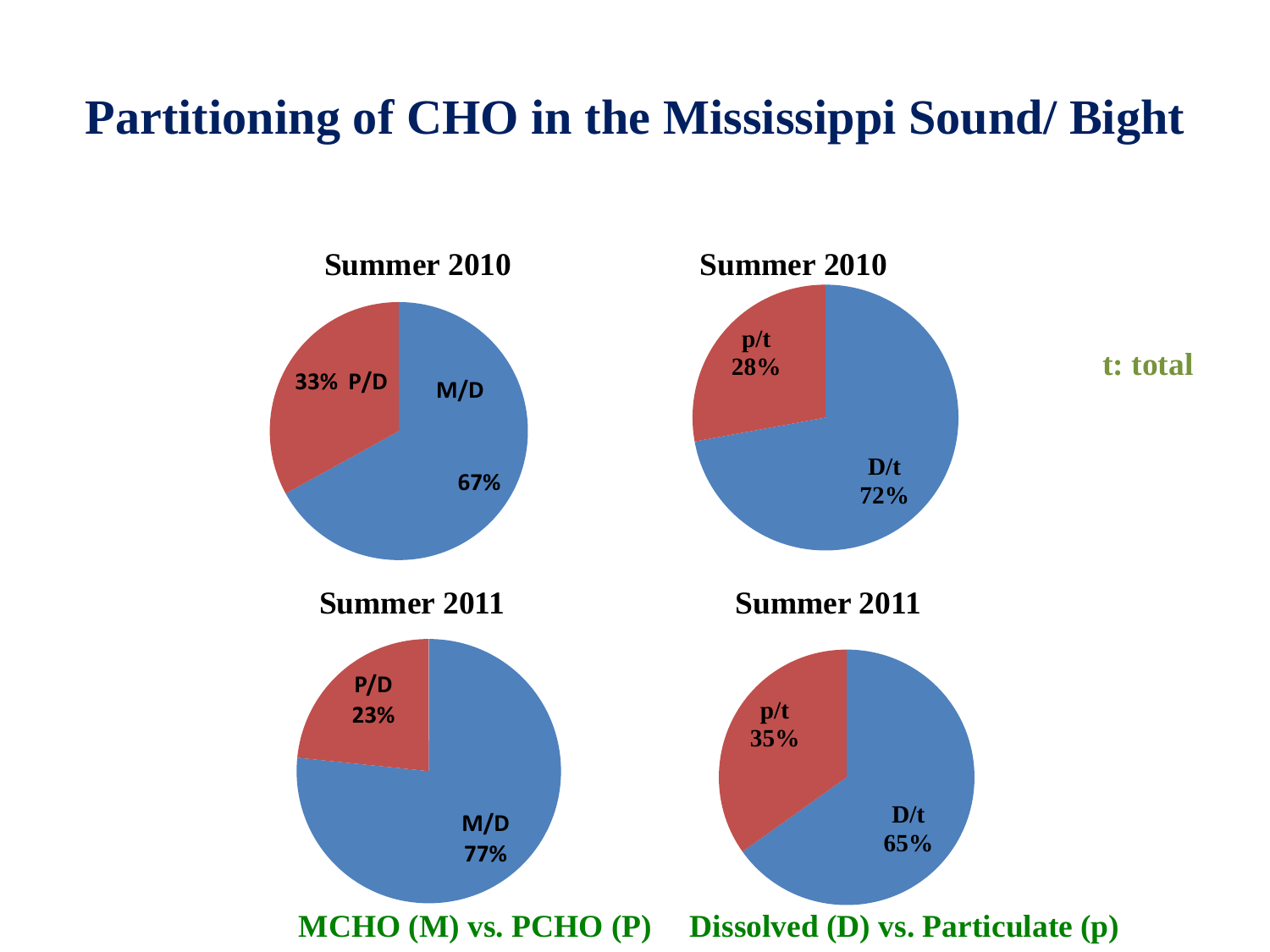#### **Partitioning of CHO in the Mississippi Sound/ Bight**



**MCHO (M) vs. PCHO (P) Dissolved (D) vs. particulate (p)**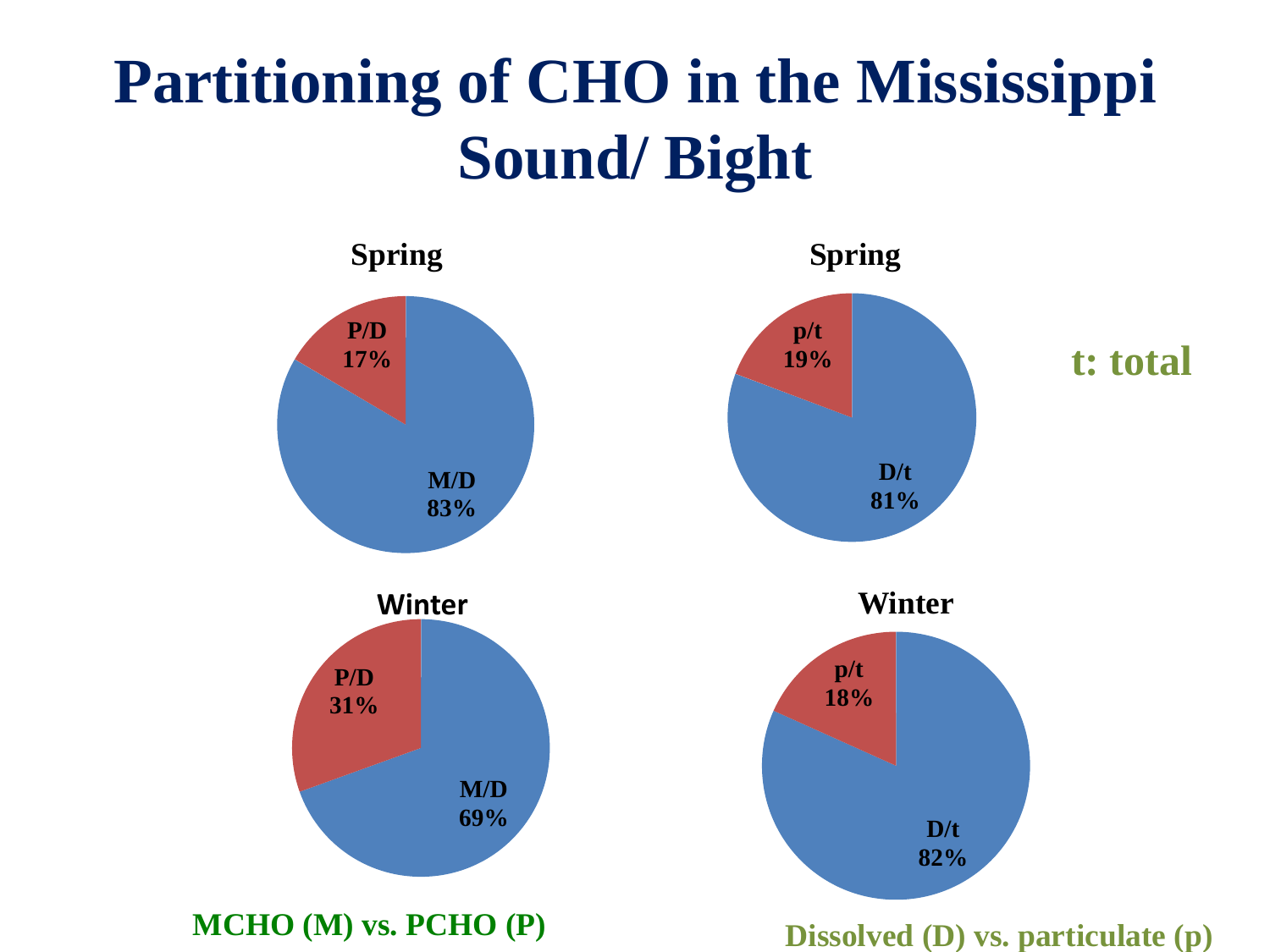#### **APS with salinity**

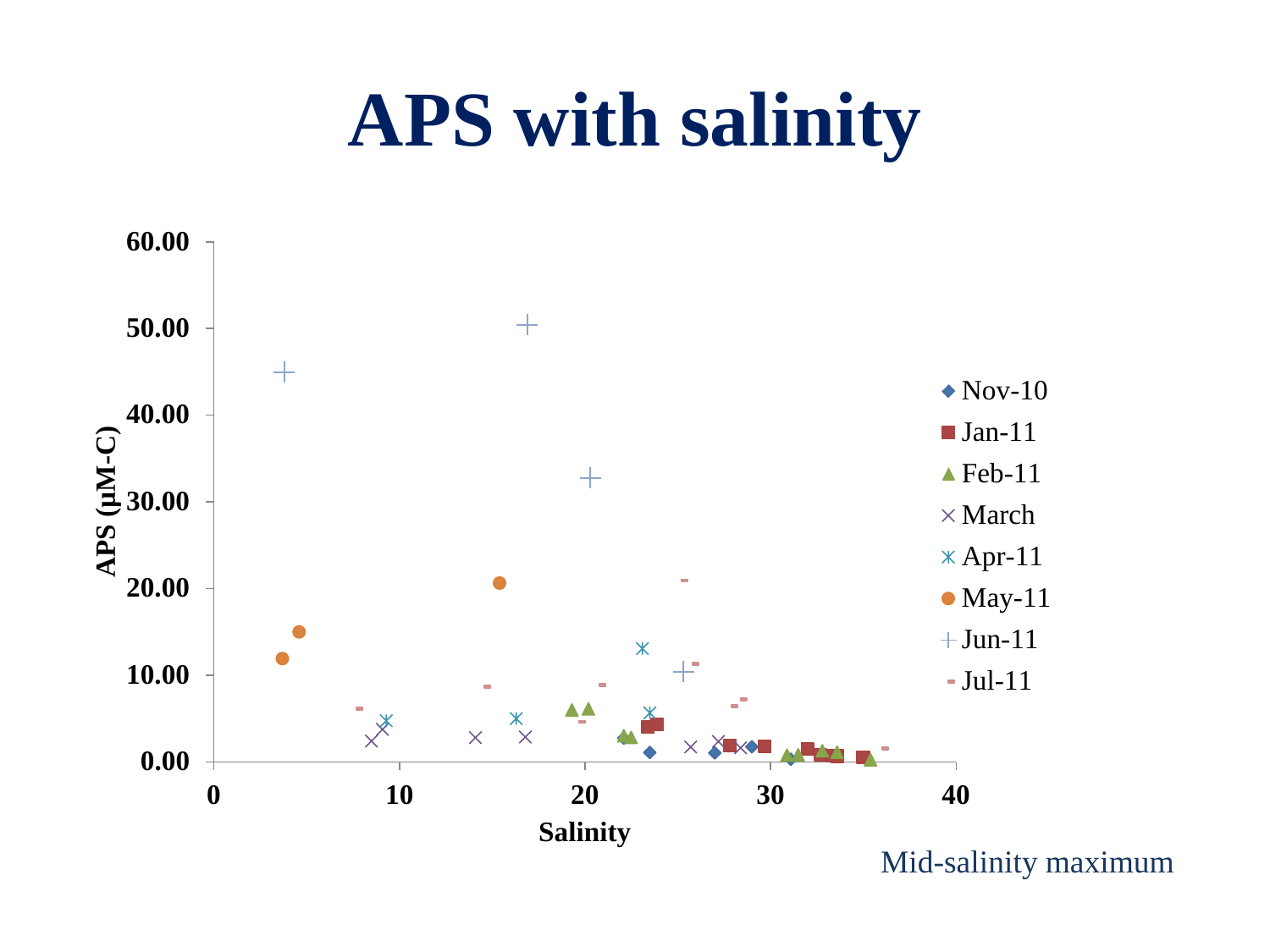#### **Correlation of APS with POC and Chl-a**

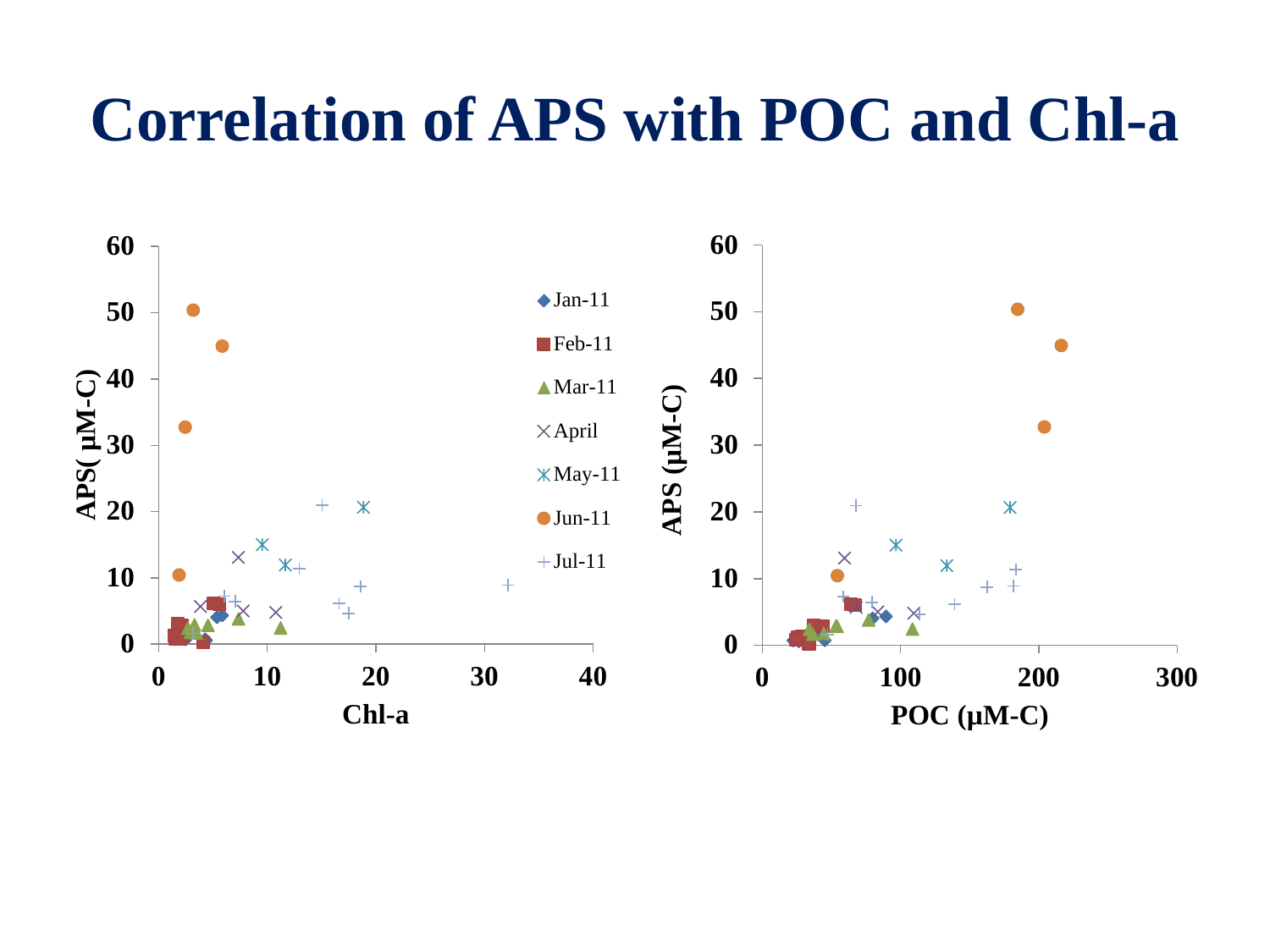# **Conclusions**

- MCHO was the dominant CHO species.
- High MCHO abundance during March and May 2011.
- During summer 2011, p-CHO was higher than in 2010, because of the flooding/nutrient-input and higher biomass.
- Particulate-CHO increased with increasing salinity; mid salinity maximum.
- Positive correlation with POC and Chl-a
- River discharge/terrestrial inputs, nutrients, and biological processes are major factors in controlling the distribution and partitioning of CHO species in the MS/MB.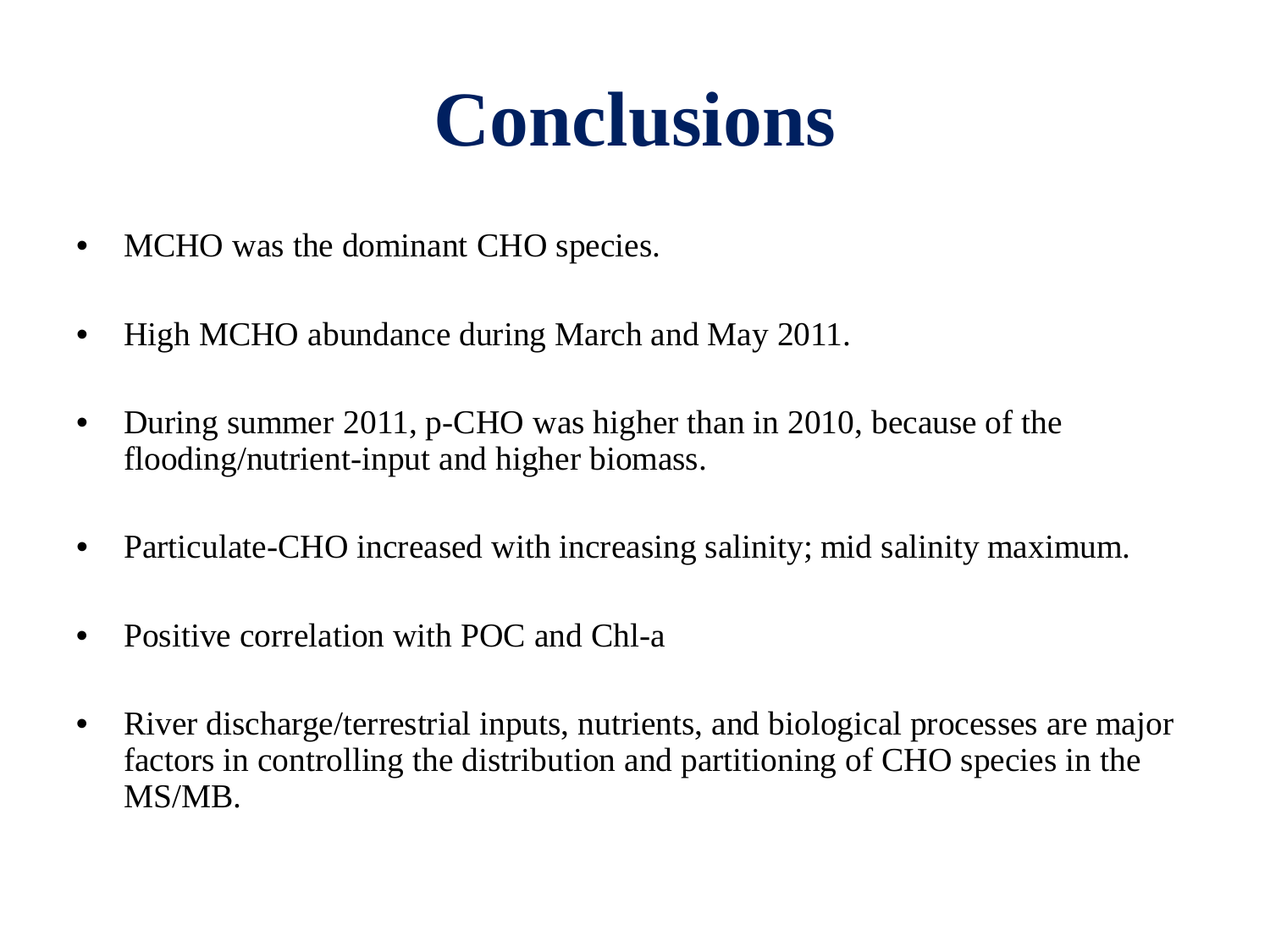## **What I learned**

• Better skills on graphing, interpreting the data, writing skills.

• Awareness of NOAA, their entities and their missions.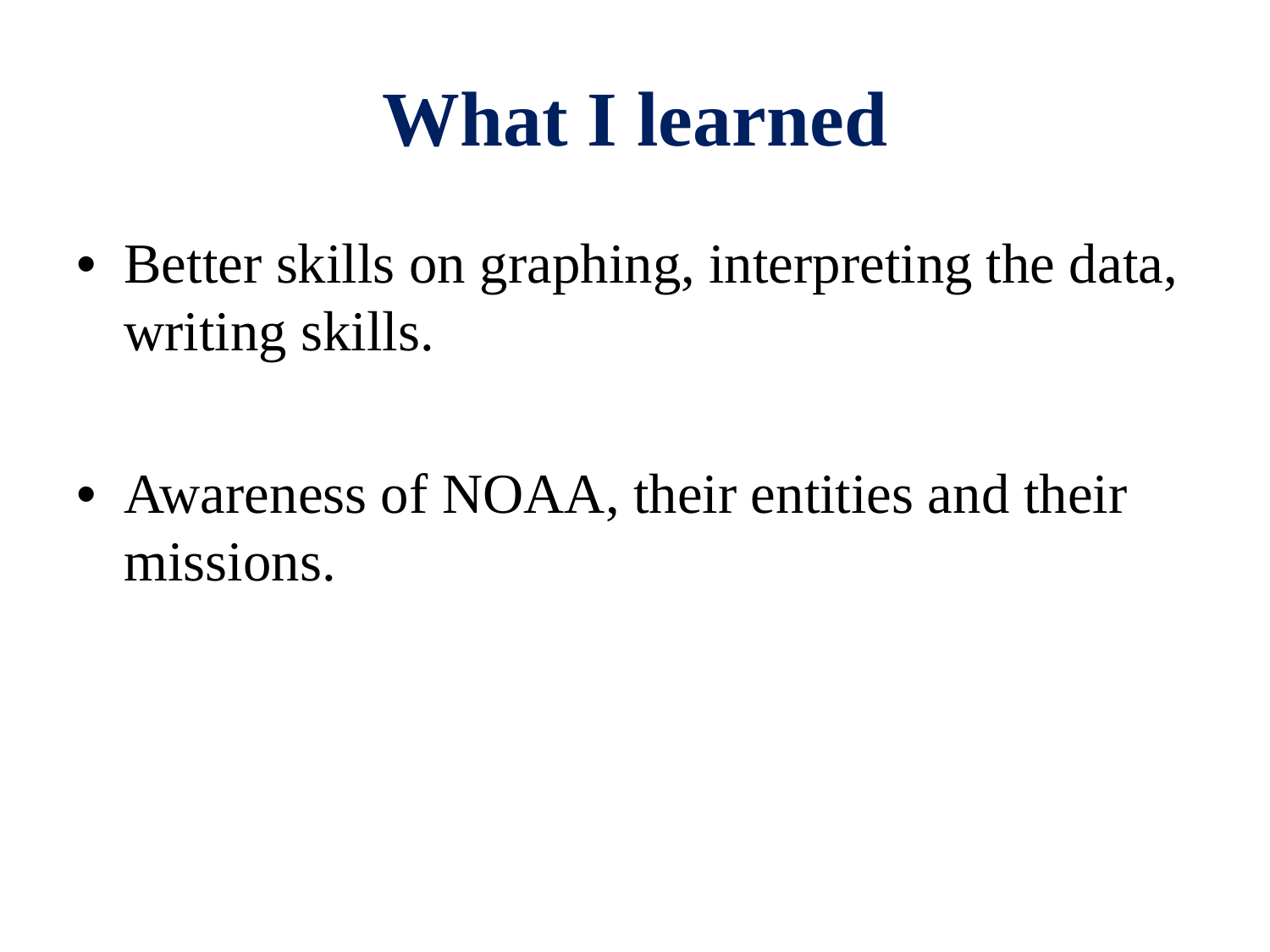

# **Acknowledgements**



- Academic Advisor: Dr. Laodong Guo
- Mentor: Dr. William (Monty Graham)
- Lab members
	- Zhengzhen Zhou, Dr. Huijun He, Dr. Weifeng Yang, Hailong Huang, Xuri Wang.
- USM students and staff
	- Kevin Martin, Allison Mojzis, all students
- NGI/NOAA internship and DISL
- NGI project #: 09-NGI-13